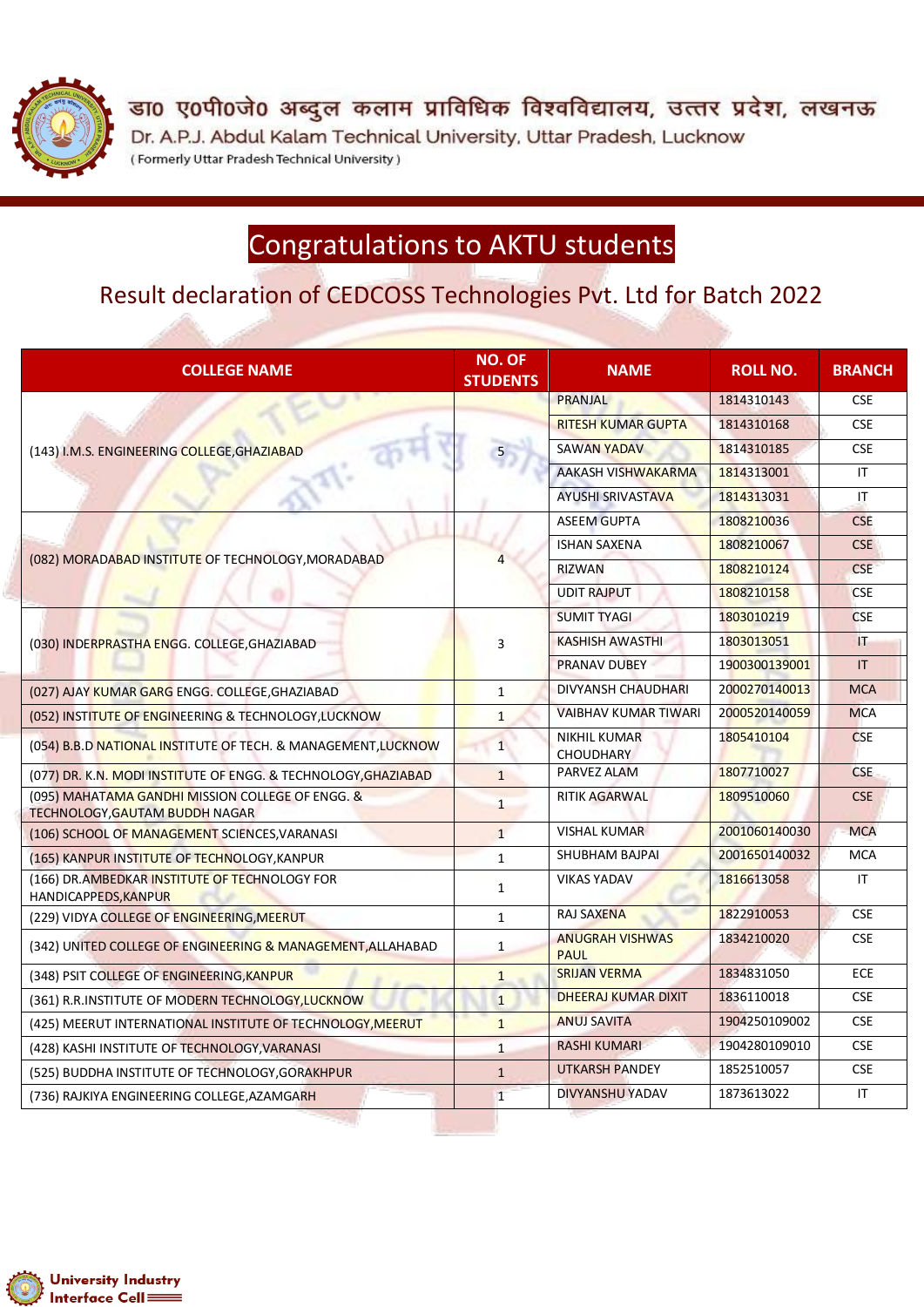## Congratulations to AKTU students

#### Result declaration of CEDCOSS Technologies Pvt. Ltd for Batch 2020/2021

| <b>COLLEGE NAME</b>                                  | <b>NO. OF</b><br><b>STUDENTS</b> | <b>NAME</b>           | <b>ROLL NO.</b> | <b>BRANCH</b> | <b>BATCH</b> |
|------------------------------------------------------|----------------------------------|-----------------------|-----------------|---------------|--------------|
| (027) AJAY KUMAR GARG ENGG. COLLEGE, GHAZIABAD       |                                  | LAVISH GUPTA          | 1602713053      | IT)           | 2020         |
| (290) ABES INSTITUTE OF TECHNOLOGY, GHAZIABAD        |                                  | SARFARAJ HUSSAIN      | 1629010129      | <b>CSE</b>    | 2021         |
| (164) PRANVEER SINGH INSTITUTE OF TECHNOLOGY, KANPUR |                                  | <b>SHUBHAM MISHRA</b> | 1901640149031   | MCA           | 2021         |

**AL UNIVERS** 



LUCKNO



ABL